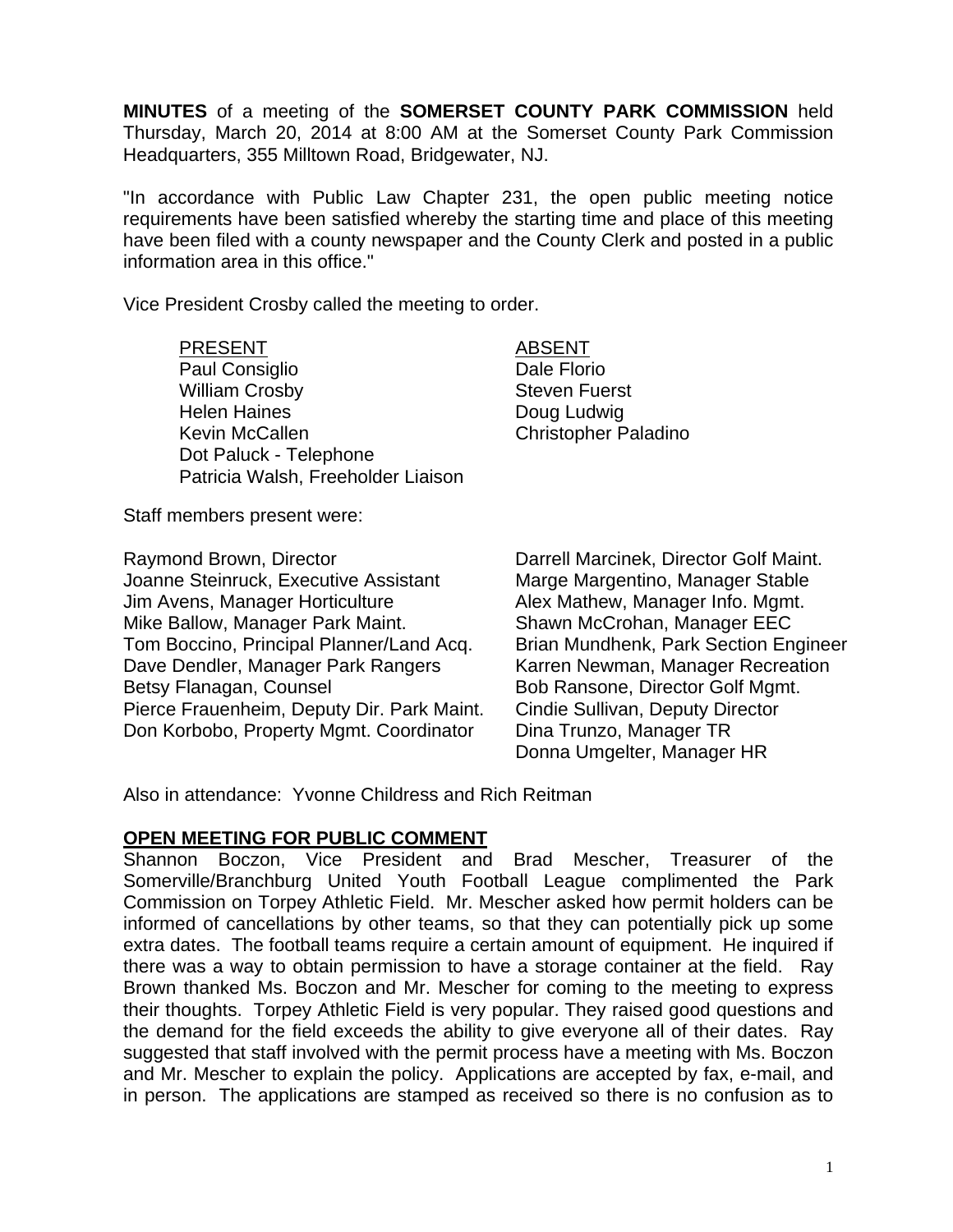who was before whom. Cindie Sullivan reported that staff has been working on having field conditions available on line for everyone to view. Ms. Boczon complimented the Park Rangers at Torpey. She said there are over 150 kids on the field at one time and they are very patient and helpful in seeing that the turnover of the fields goes smoothly.

### **SERVICE AWARDS**

Vice President Crosby presented a five year service award to Justin Eicher, a 15 year service award to Bob Ransone, and a 20 year service award to Anna Fenton.

## **MERIT AWARDS**

Merit Awards were presented to the following employees for outstanding performance during the past year:

Michelle Battito, Leisure Services John Marshall, Golf Maintenance Karen Behr, Leisure Services Matt Ramirez, Recreation Joe Gonzalez, Park Maintenance Surina Rashid, Horticulture Alex Isidoridy, Park Rangers Chris Thaler, Park Rangers

 Fred Lau, Golf Operations Michael Witteman, Park Maintenance Laurel Magrini, Buck Garden Zakariah Wojtech, Park Maintenance

## **APPROVAL OF THE MINUTES**

Vice President Crosby called for the approval of the minutes of the last regular meeting held February 20, 2014. MOVED BY: Commissioner Consiglio; seconded by: Commissioner Crosby. YEAS: Commissioners Consiglio, Crosby, Haines, McCallen, and Paluck. NAYES: None. ABSENT: Commissioners Florio, Fuerst, Ludwig, and Paladino.

# **APPROVAL OF BILLS FOR PAYMENT**

## **Resolution R14-012 - Payment of Claims**

Resolution authorizing payment of bills for \$1,180,487.96 comprising of check numbers 252753-252761, 252513-252590, 252711-252741, 253013-253084, and 253603-253646. MOVED BY: Commissioner Crosby; seconded by: Commissioner Consiglio. YEAS: Commissioners Consiglio, Crosby, Haines, McCallen, and Paluck. NAYES: None. ABSENT: Commissioners Florio, Fuerst, Ludwig, and Paladino.

### **DIRECTOR'S REPORT**

Director Brown submitted a report for the month of February 2014.

A motion was made to move Resolution R14-011 for the Closed Session to the end of the meeting. MOVED BY: Commissioner Consiglio; seconded by: Commissioner Haines. YEAS: Commissioners Consiglio, Crosby, Haines, McCallen, and Paluck. NAYES: None. ABSENT: Commissioners Florio, Fuerst, Ludwig, and Paladino.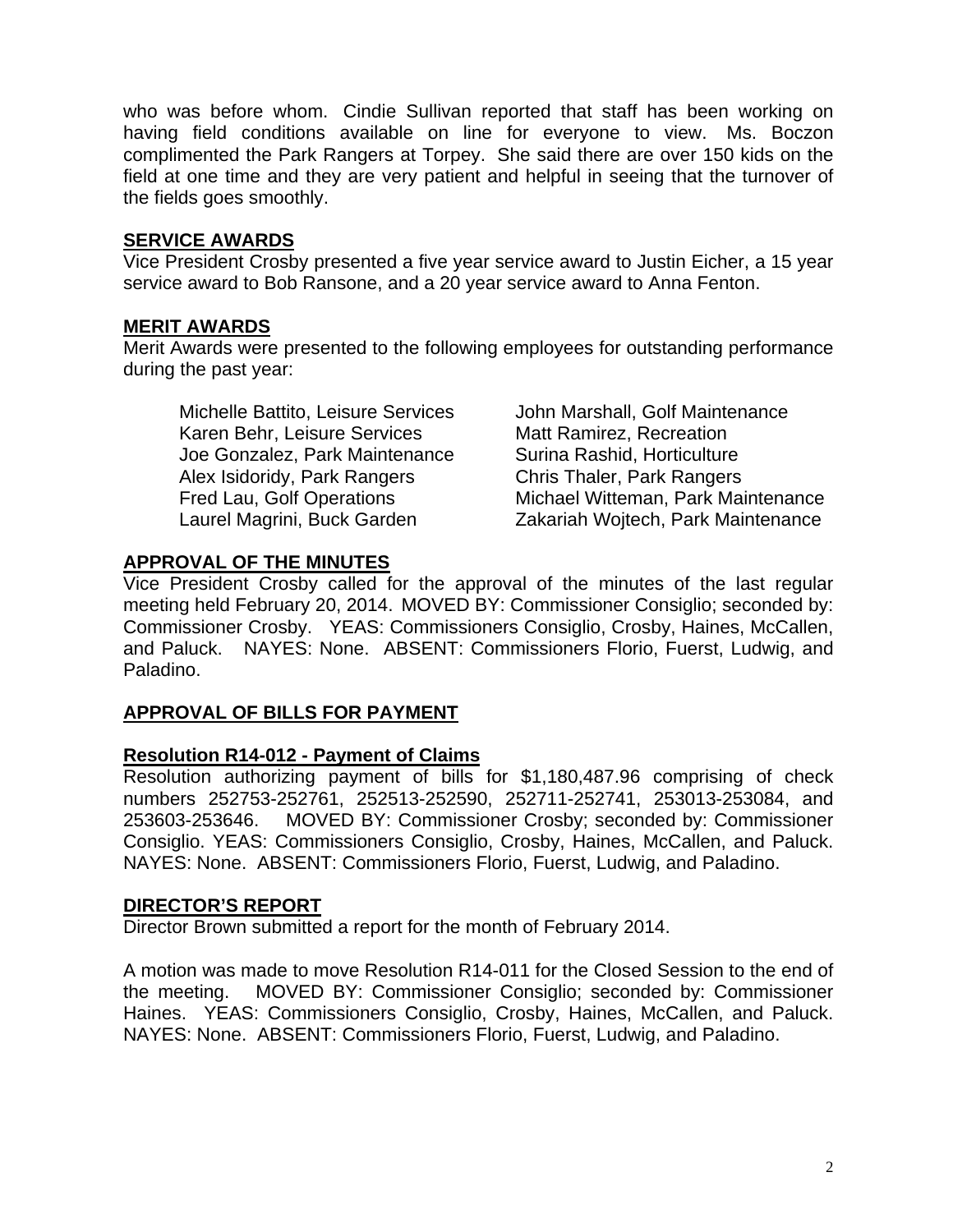### **Resolution R14-013 – Thanks and Appreciation James A. Palko**

Resolution thanks "Mop" for his 41 years of service. He will retire on April 1, 2014. MOVED BY: Commissioner Crosby; seconded by: Commissioner Consiglio. YEAS: Commissioners Consiglio, Crosby, Haines, McCallen, and Paluck. NAYES: None. ABSENT: Commissioners Florio, Fuerst, Ludwig, and Paladino.

#### **COMMISSIONER CORRESPONDENCE**

- 1. Letter from United Bowhunters of New Jersey asking permission to bow hunt at Washington Valley Park.
- 2. Letter from Mr. Cige following up on correspondence of February 7, 2014 on the Commission's legal authority regarding Tobacco Free Outdoor Event/Regulations **Ordinances**

### **CONSENT AGENDA**

### **RESOLUTIONS**

The following resolutions were MOVED BY: Commissioner Consiglio; seconded by: Commissioner Haines. YEAS: Commissioners Consiglio, Crosby, Haines, McCallen, and Paluck. NAYES: None. ABSENT: Commissioners Florio, Fuerst, Ludwig, and Paladino.

### **Resolution R14-014 – Extending the 2014 Temporary Budget**

Resolution extends the Temporary Budget through April 30, 2014.

#### **Resolution R14-015 – Award of First Year of a Two-Year Contract for Printing and Distribution of Park Guide**

Resolution awards a contract to Courier News/Gannett Satellite Information Network, Inc. The cost is not to exceed \$14,202.00. The Park Guide is distributed three times a year.

### **Resolution R14-016 – Amending the 2014 Fee Schedule**

The Fee Schedule is amended to change Warrenbrook Pool, Lord Stirling Stable, the EEC, and Golf fees.

#### **Resolution R14-017 – Award of Contract for Golf Shop Resale of Merchandise Year Two of Five-Years**

Resolution awards contracts to Acushnet, Town Talk, Cutter & Buck, RJ Shepherd Co., Gear for Sports, Ping Inc., Jack Jolly & Son Inc., Range Servant America Inc., YRI, Horungs Golf Products, Sundog Eyewear, Callaway Golf (Top Flite, Hogan, Odyssey), Callaway, Perry Ellis International/Supreme International, Green Grass One, Recreational Marketing Inc., Cobra Golf, HA Sheldon Canada LTD, Lee Wayne Corp., Nike Golf, Bridgestone Golf, Inc.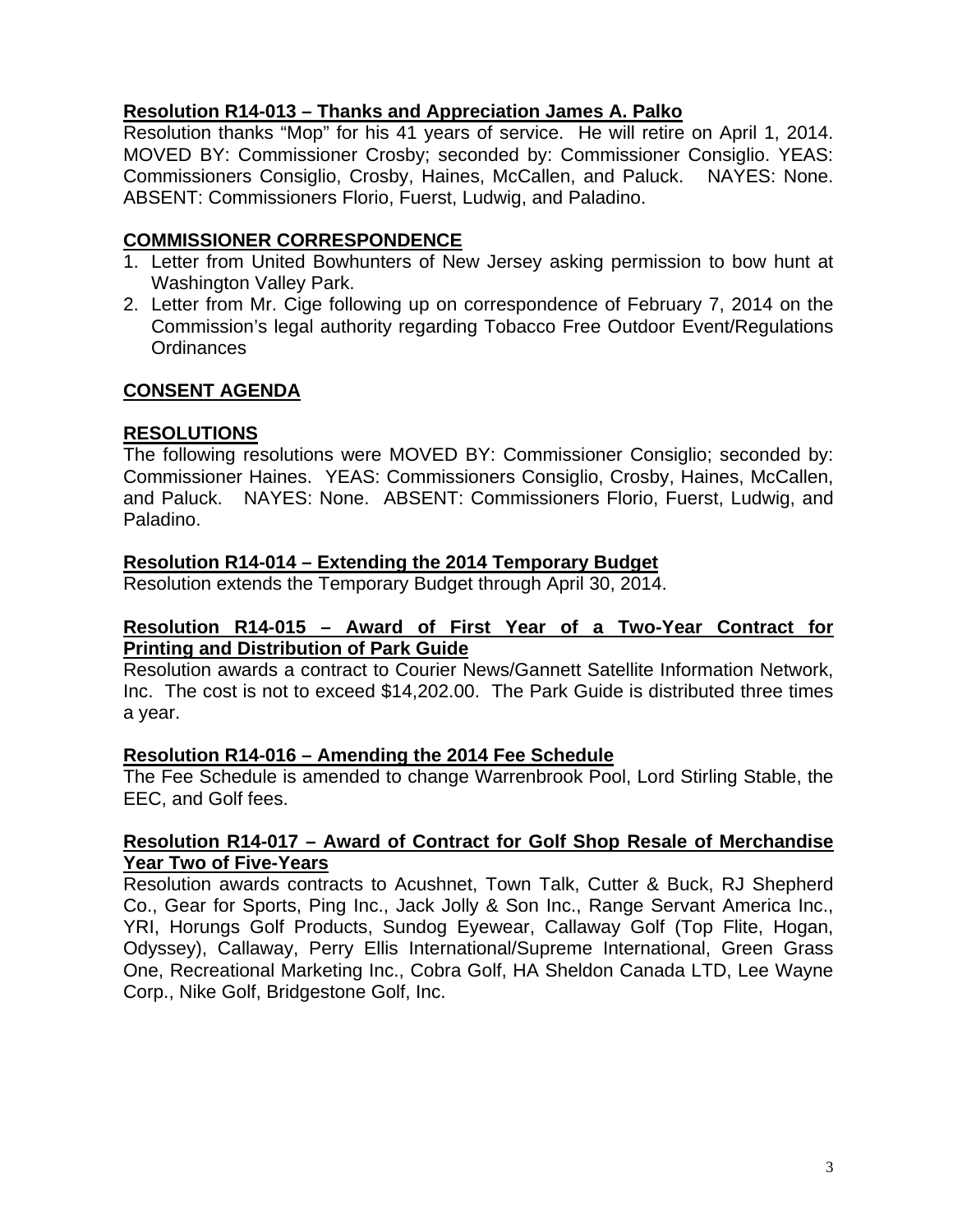### **Resolution R14-018 – Award of Second Year of a Two-Year Contract for Kentucky Bluegrass, Hard/Sheeps Fine Fescue, Turf-Type Tall Fescue and L93 Creeping Bentgrass Sod**

Resolution awards a contract to East Coast Sod & Seed and Selody Sod Farm, Inc. The cost is not to exceed \$20,000.

### **Resolution R14-019 – Authorizing Contract from Cooperative Pricing Bid for Golf Course and Park Maintenance Materials**

Resolution awards a contract to Agrium Advanced Technologies, Andre & Sons, Fertl-Soil Turf Supply Inc., Fisher & Son Co. Inc., Mitchell Products, Greater Harvest, Plant Food Co. Inc., Primos Products Inc., Grass Roots Turf Products Inc., Harrells LLC, John Deere Landscapes, Landscape Materials Inc., Metro Milorganite Inc., J H Reid On-Site Recycling, Reed Perrine Sales Inc., Seeton Turf Warehouse LLC, Matrix Turf Solutions, Tri-State Materials LLC, The Terre Company of New Jersey, and Tuckahoe Sand & Gravel Inc. The cost is not to exceed \$464,000.

### **Resolution R14-020 – Award of County Co-Op Contract for Purchase of One (1) 2014 Toro Groundsmaster 3500-D Sidewinder Rotary Mower**

Resolution awards a contract to Storr Tractor Co. for the purchase to be used by the Golf Division. The cost is not to exceed \$30,151.00.

### **Resolution R14-021 – Award of First Year of a Two-Year Contract for Irrigation Repair Parts for Irrigation Systems**

Resolution awards a contract to John Deere Landscapes and Storr Tractor Company. The cost is not to exceed \$15,000.

### **Resolution R14-023– Award of First Year of a Three-Year Contract for Plumbing Services**

Resolution awards a contract to Magic Touch Construction Co., Inc. as the primary vendor and Robert Griggs as the secondary vendor. The cost is not to exceed \$47,437.50.

### **Resolution R14-024 – Award of First Year of a Three-Year Contact for Electrical Services**

Resolution awards a contract to A & S Service Co., Inc. as the primary vendor and MTB Electric, LLC as the secondary vendor. The cost is not to exceed \$35,000.

### **Resolution R14-025 – Award of Third and Final Year Contract for Maintenance and Repair of Heating, Ventilation, and Air Conditioning (HVAC) Systems and Boilers**

Resolution awards a contract to Professional Climate Control, Inc. The cost is not to exceed \$33,700.

## **Resolution R14-026 – Rescinding Resolution R13-095 Award of State Contract to Purchase a 2013 Ford F250 with Options**

Resolution rescinds the purchase from Flemington Ford due to expired production date of the State Contract for the vehicle.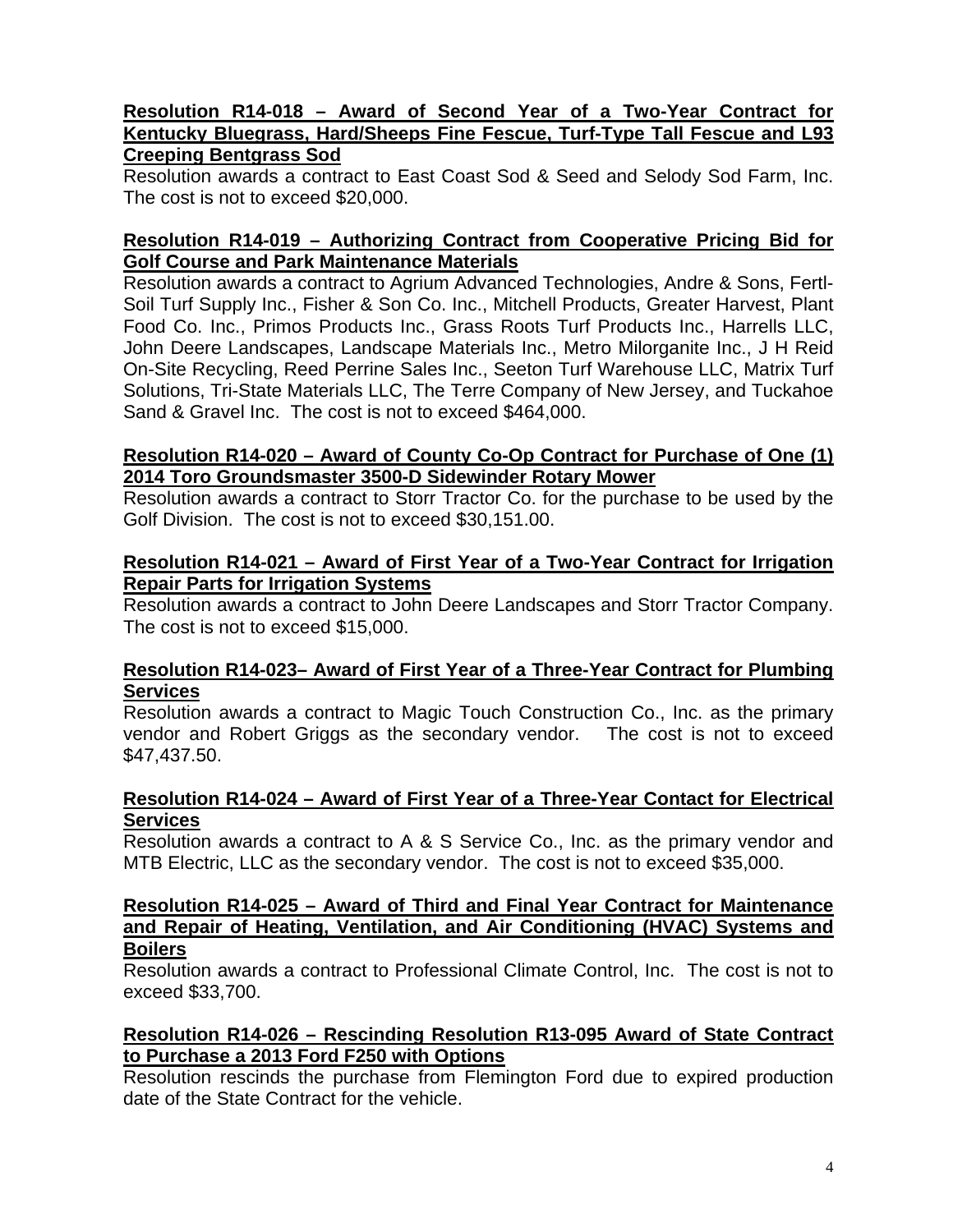### **Resolution R14-027 – Award of State Contract for Purchase of a 2015 Ford F-250 XL with Options**

Resolution awards the purchase through Celebrity Ford D/B/A Beyer Ford. The cost is not to exceed \$25,070 and will be utilized by the Park Maintenance Department.

## **COMMITTEE REPORTS**

#### **FINANCE/BUSINESS ADMINISTRATION**

A report was submitted for the month of February 2014.

Ray Brown reported that staff continues to work with the County Finance Department, Freeholders, and Senior Management on the budget. Ray commented that Dan Livak wanted to remind everyone that the weather has been a major problem with revenue this year and asked that everyone stay within their budget.

#### **HUMAN RESOURCES**

Commissioner Consiglio, Chair of the Committee, submitted a report for the month of February 2014.

Donna Umgelter, Manager Human Resources reported that the process of rehiring seasonal employees has started. Jim "Mop" Palko will be teaching his last Lock Out/Tag Out class. Donna is waiting for the County to distribute the training catalog. Commissioner Consiglio asked how many seasonal vacancies there are and Donna reported that it varies by department and that the Commission hires between 300 to 350 annually.

### **LEISURE SERVICES**

A report for February 2014 was submitted.

Cindie Sullivan, Deputy Director reported that the text for the annual report is completed and the next step is the design and layout. A \$5,000 award from the State Arts Culture Heritage has been received for the Summer Concert Series. At the Annual NJRPA Awards Dinner in Atlantic City, the NJRPA presented the Park Commission the 2014 New Jersey Recreation and Park Association Agency Showcase Award for *Natural Beauty of the Somerset County Parks, a history of the Park Commission* in text and photos. Cindie distribute flyers regarding the "Love Your Park" program offered by Macy's and the National Recreation and Park Association. For every dollar given toward Duke Island Park at the time of your purchase, Macy's will match it. Macy's in Bridgewater and Macy's Furniture in Springfield will be accepting the donations. On March 21, Dave Dendler will have a table outside Macy's entrance on the second floor to inform customers of the event.

Dina Trunzo, Manager Therapeutic Recreation reported that camp registration has 39 of the 40 spots filled; eight are new campers. Registration for the overnight hotel stay was sold out and staff increased the number but there are still people on the waiting list. The trip to the Bronx Zoo is sold out with a rather extensive waiting list. A second trip has been scheduled but there are still people on the waiting list. A third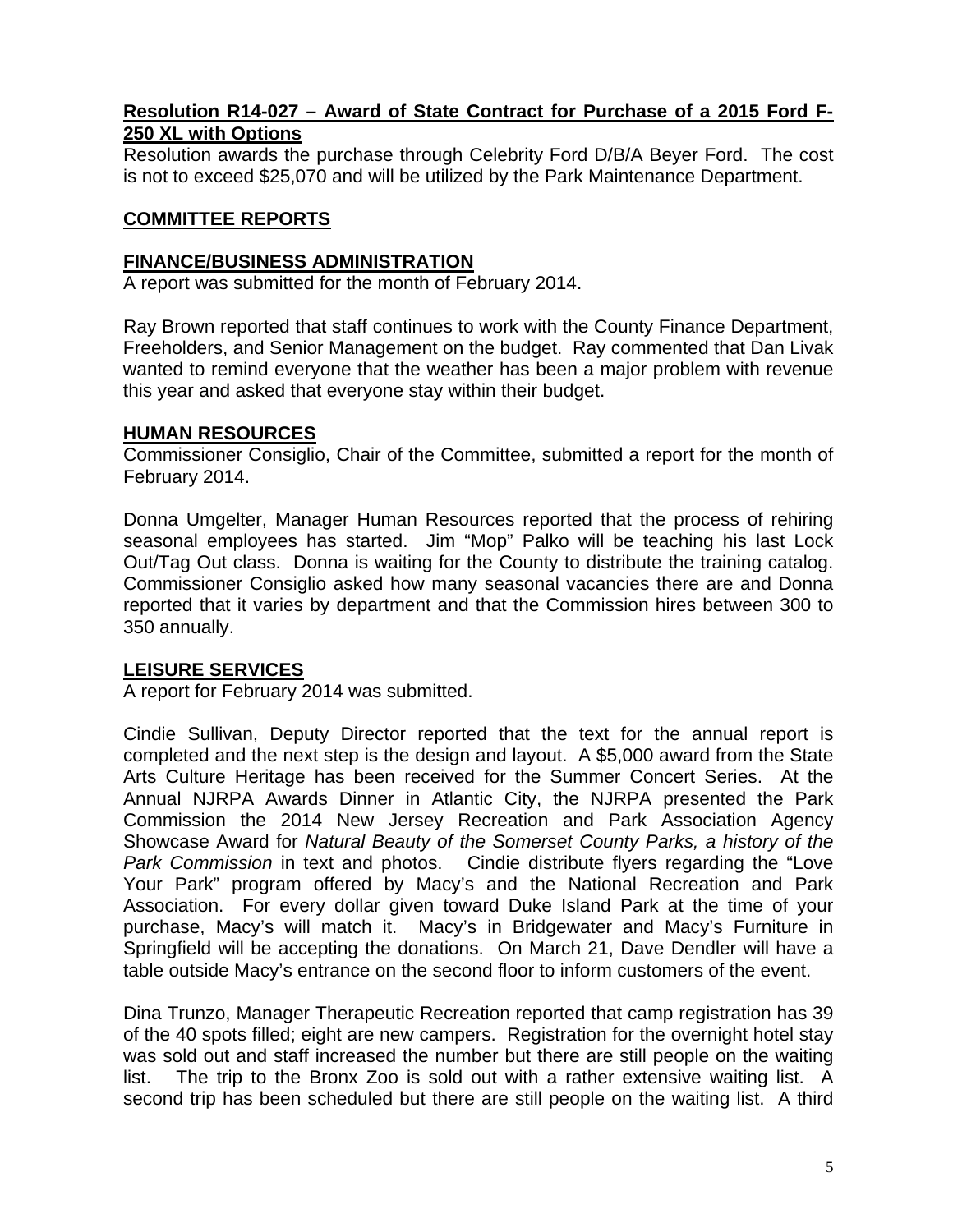trip could easily be scheduled if there was an opening in the calendar and staff was available. Summer Adventure program registration will be held in the beginning of April.

Shawn McCrohan, Manager, Environmental Science reported that the EEC is cross promoting April Earth Day events through the Earth Day Network, which has offered to feature Somerset County Park Commission. The EEC has registered to participate in the national Let's Move! Campaign to fight childhood obesity. The EEC will be participating in the  $50<sup>th</sup>$  Anniversary of the Wilderness Act through programs and special events in 2014.

Karren Newman, Manager Recreation reported that winter Yoga is completed and spring Yoga will begin on April 16. Tennis will begin on April 5 and the paddle boats will open on May 14.

Marge Margentino, Manager Stable reported that winter lessons will end two weeks later due to the weather. Registration will be held on March 29. The Hunter Pace has also been postponed until May 18 due to trail and parking conditions. The Dressage Show had 14 riders. There were 22 private horse trailer riders that had to be cancelled due to the mud and snow and nowhere to park them.

#### **GOLF MANAGEMENT**

Commissioner Paluck, Chair of the Committee, submitted a report for the month of February 2014.

Darrell Marcinek, Director of Golf Maintenance reported that four of the five golf courses are open. Warrenbrook is still snow covered. Staff will be aerating the courses during the next month. The Capital project of replacing the Quail Brook culverts on the 11 and 18 holes is completed.

Bob Ransone, Deputy Director Golf Management reported that he has held back on hiring part-time employees due to the weather. On March 15 Neshanic Valley and Spooky Brook Golf Courses were very busy with golfers.

### **INFORMATION MANAGEMENT**

Commissioner McCallen, Chair of the Committee, submitted a report for the month of February 2014.

Alex Mathew, Manager, Information Management reported that the work on installing wireless radio for data communications at Neshanic Valley Golf Maintenance, Golf Operations, Green Knoll, and Spooky Brook is completed. This will eliminate the main line which will save money. The server continues to be updated.

### **VISITOR SERVICES**

Commissioner Crosby, Chair of the Committee, submitted a report for the month of February 2014.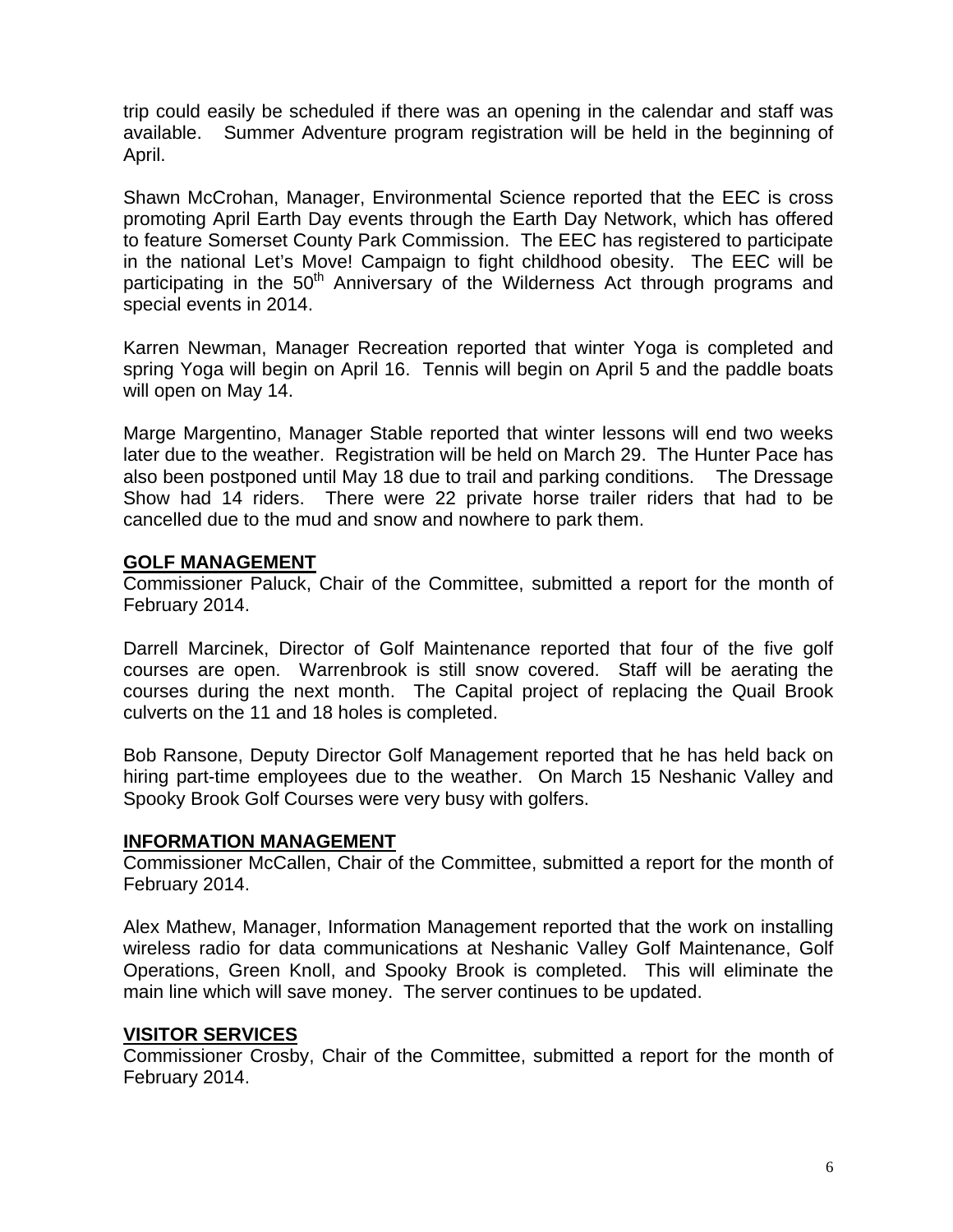Dave Dendler, Manager, Park Rangers reported that he has been interviewing seasonals. Two seasonals from last year will be returning this year. The Sourland Smackdown Bouldering Competition will be held on April 12. There is no rain date. The Adopt-A-Boulder will be held in November. Eastern Sports and REI will be sponsoring the event. Last year there were 50 climbers and Dave has a goal of getting 100 climbers this year. Staff will begin trail work when the weather clears.

#### **PROPERTY MANAGEMENT**

Commissioner Crosby, Chair of the Committee, submitted a report for the month of February 2014.

Don Korbobo, Property Management Coordinator reported that he has been monitoring the Ross Mansion furnace. It was leaking and has been repaired. A circuit breaker was faulty and thanks to Special Projects staff it was repaired. Don is preparing a bid for two hunting parcels.

### **PLANNING AND LAND ACQUISITION**

Commissioner Haines, Chair of the Committee, submitted a report for the month of February 2014.

Tom Boccino, Parks Section Principal Planner, Land Acquisition reported that seven and a half acres has been purchased in Hillsborough in the Sourland Mountain Preserve. The GSA Phase I Fields, Skillman Loop Trail, Raritan River Greenway Bikeway, and East County Loop Trail designs are ongoing.

Ray thanked Tom for the overview presentation on projects he gave at the Regional Center Partnership last evening. Ray mentioned that the presentation would be good to be given at the April Park Commission meeting to update the Commissioners.

### **CAPITAL FACILIITES – CONSTRUCTION and ENGINEERING**

A report for February 2014 was submitted.

Brian Mundhenk, Park Section Engineer reported that the Green Knoll Tennis Center restrooms will begin work when the weather clears. Lights have been added for the Tennis Center to the design contract for the North Branch Greenway Park. Brian is working with Karren Newman on the crack repairs at the tennis courts at Green Knoll. The asphalt plants are reopening, now that the weather has cleared, and the Ross driveway widening final paving is being done today. Remaining items in the contract will be completed soon. The low bid for roof repairs was well under budget.

Ray Brown commented that staff has been working with the Engineering Department on the project list.

Commissioner Consiglio thanked the Park Maintenance Department for a job well done in the horrific weather.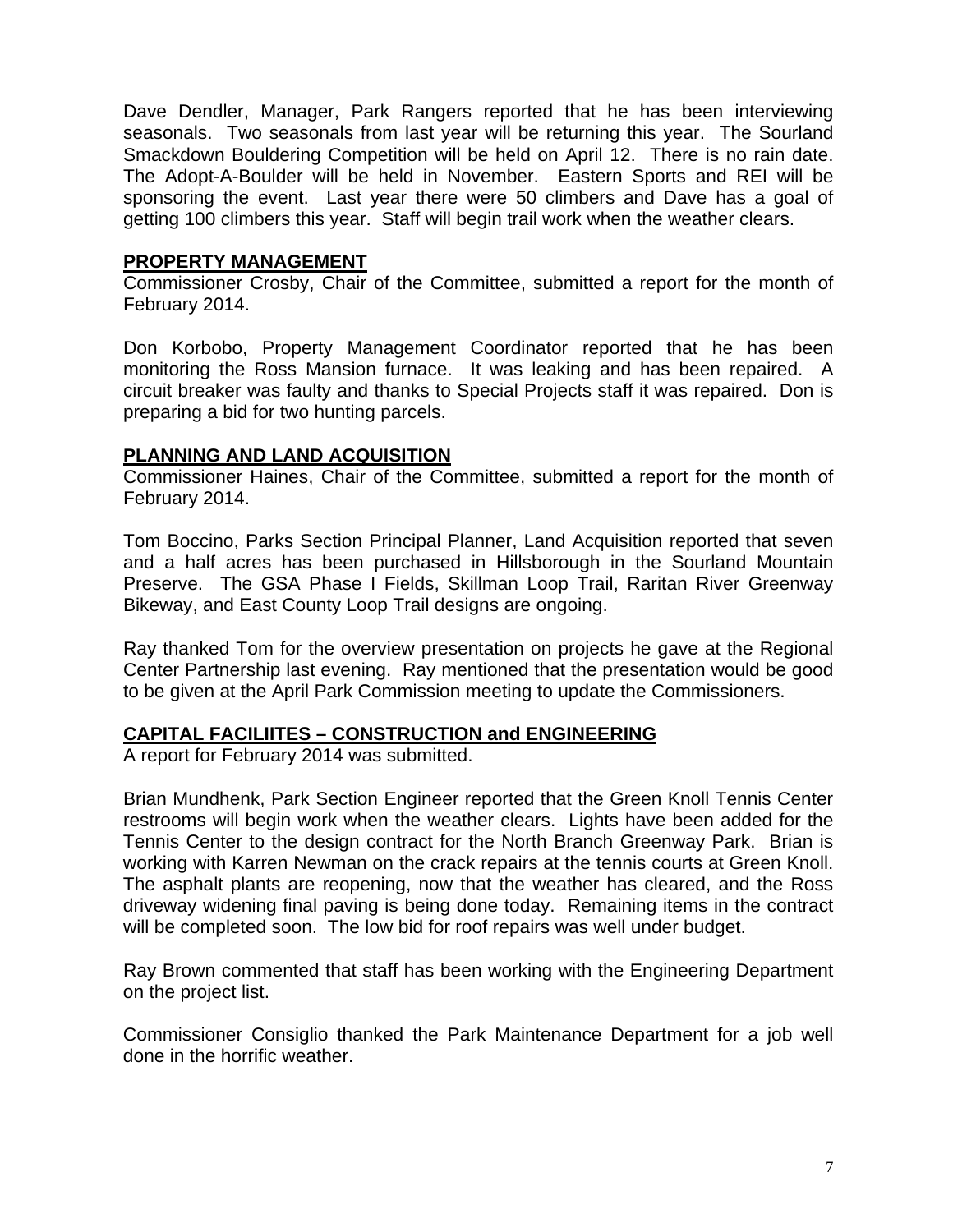## **PARK MAINTENANCE & HORTICULTURE**

Commissioner Consiglio, Chair of the Committee, submitted a report for the month of February 2014.

Jim Avens, Manager Horticulture reported that the Buck Garden Art and Photo Exhibit was well received. The exhibit had more than 60 visitors and 29 artists participated. Buck Garden and Colonial Park Gardens were represented at the New Jersey Flower and Garden Show in February marketing Horticulture Department upcoming events and programs to thousands of garden show visitors. The Pruning Fundamentals program will be held March 26 at Buck Garden and Spring Pruning Demonstrations will be held on April 5 at Colonial Park Gardens. Staff is preparing for the Buck Garden Plant Sale which is five weeks away.

Mike Ballow, Manager of Park Maintenance reported that staff continues with spring cleanup and ball field maintenance. Colonial Park Howe fields will open on May 1. Skillman Park staff is filling in low areas to make the ground safe for the public to walk. Tamke Tree Experts is working at Skillman on the walking trail. Mike thanked the Horticulture staff for their assistance. The Skillman Park trail will open in August and will be two plus miles.

Karren Newman reported that Skillman Park will host a cycling event for the National Special Olympics in June.

Pierce Frauenheim, Deputy Director reported that the weather has made a big impact on the budget. This winter has been the worst in ten to 12 years. The cost of combatting the winter snow storms has resulted in salt, gas, oil, and overtime increases. The Elm Cottage was winterized to keep oil expenses down. Pierce thanked the Park Rangers for keeping the trails open and safe during the winter.

### **AUDIT COMMITTEE**

No report this month.

### **FREEHOLDER'S REPORT**

No report this month.

### **OLD BUSINESS**

No old business to report.

### **NEW BUSINESS**

No new business to report.

#### **Resolution R14-011 – Closed Session**

Resolution adjourning into closed session at 8:51 a.m. in accordance with the Sunshine Law, Chapter 321, P.L. 1975 (N.J.S.A. 10:4-6, et seq.) to discuss contract negotiation. MOVED BY: Commissioner Consiglio; seconded by: Commissioner Haines. YEAS: Commissioners Consiglio, Crosby, Haines, McCallen, and Paluck. NAYES: None. ABSENT: Commissioners Florio, Fuerst, Ludwig, and Paladino.